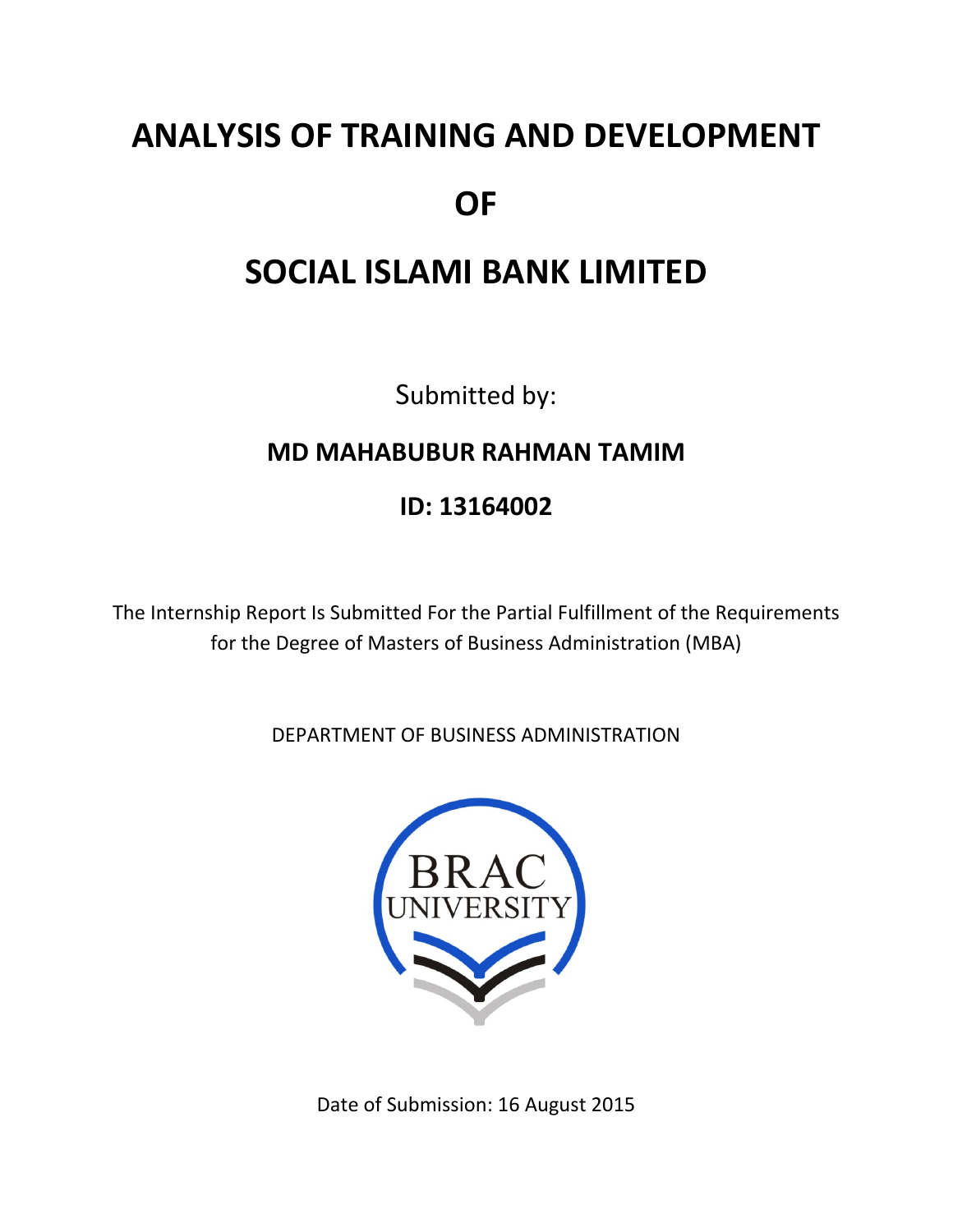# **ANALYSIS OF TRAINING AND DEVELOPMENT OF**

### **SOCIAL ISLAMI BANK LIMITED**

Supervised By: Submitted by:

 **Prof. Mr Shamim Ehsanul Haque MD MAHABUBUR RAHMAN TAMIM**

Department of Marketing **ID: 13164002 (Major in HR)**

#### **DEPARTMENT OF BUSINESS ADMINISTRATION**



Date of Submission: 16 August 2015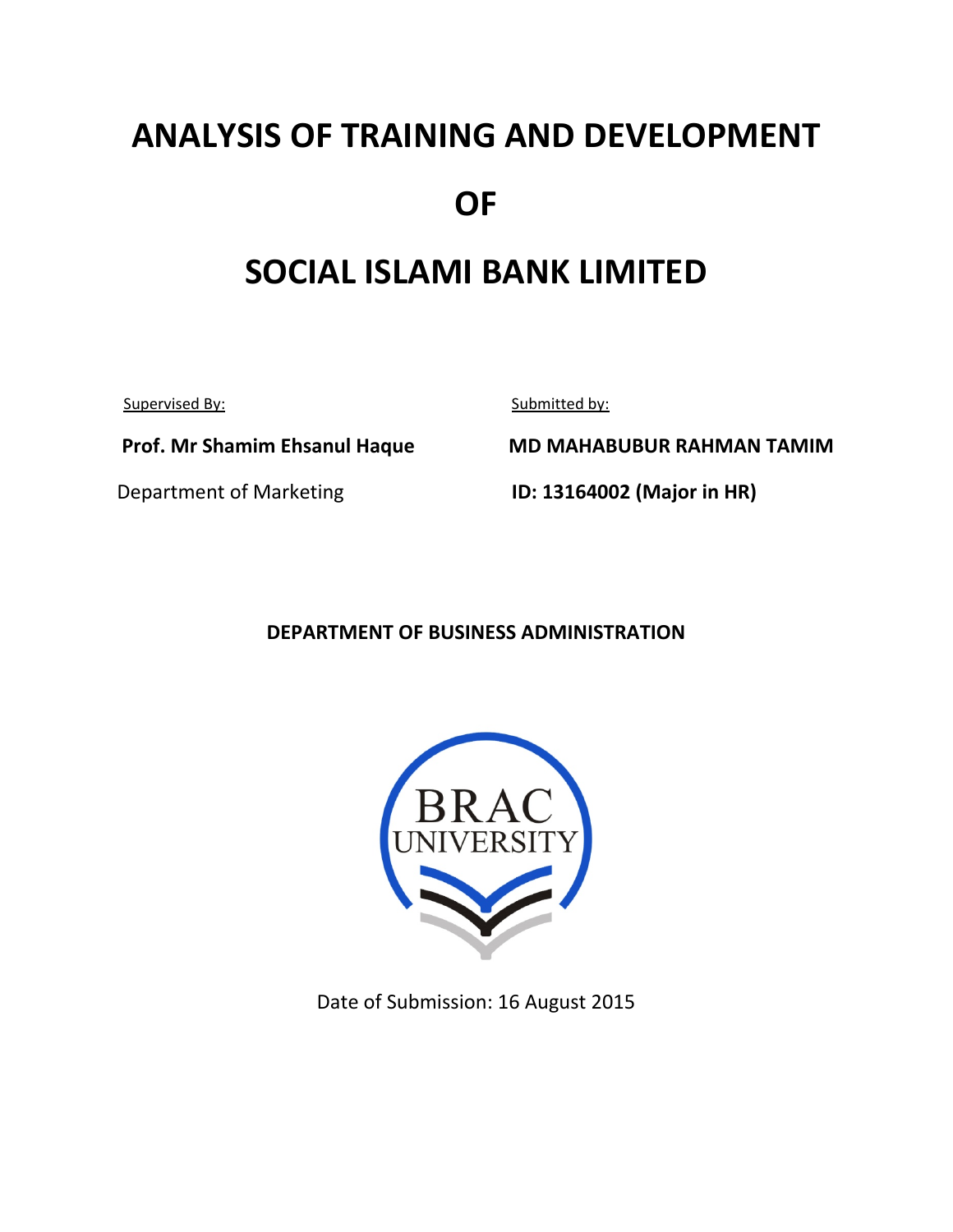### **Letter of Transmittal**

16 August 2015

To

The Supervisor

Department of Business Administration

BRAC University, 66 Mahakhali, Dhaka.

Subject: Submission of Internship Report

Dear Sir,

Here is my report you assigned me as a partial fulfillment of my MBA degree. I am happy and delighted to submit here a copy of my internship report for your kind evaluation and appreciation. During my internship period I have got an opportunity to practically work in Social Islami Bank Limited as an intern and so I have prepared an internship report on "**Analysis of Training and Development of Social Islami Bank Limited**"

Finally I would like to thank you for valuable guidance & support in preparing this report. I will be grateful for any clarification when required. I shall be highly obliged if you are kind enough to approve this report and provide your valuable judgment on it.

Sincerely Yours

……………………………………

Md Mahabubur Rahman Tamim

Id: 13164002 (Major in HR)

Department of Business Administration

BRAC University.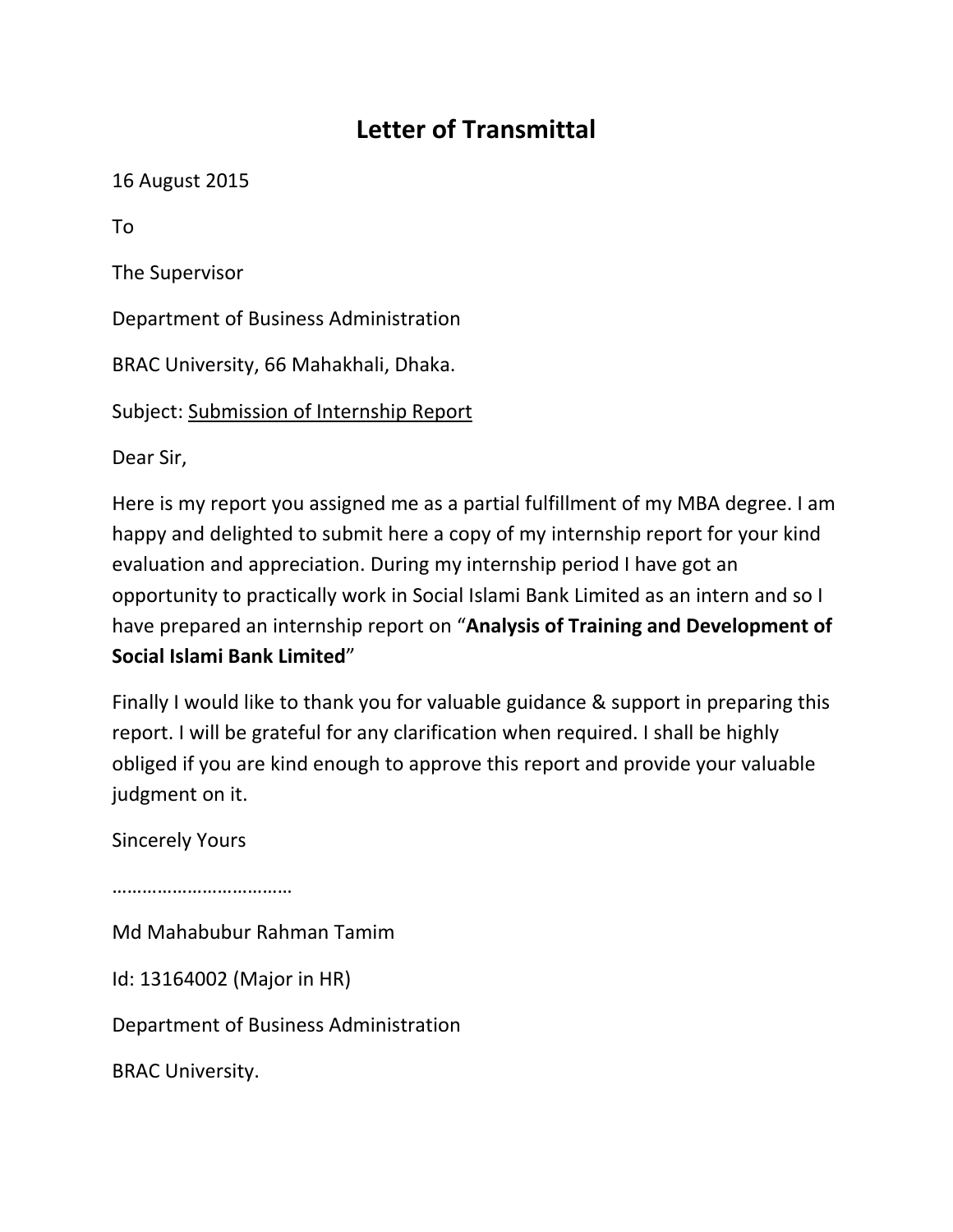### **Student's Declaration**

I am Md Mahabubur Rahman Tamim student of MBA program, BRAC University bearing ID :13164002 hereby declare that, the presented internship report entitled " Analysis of Training and Development of Social Islamic Bank Limited " is uniquely prepared by me and has not been previously submitted to any other university or organization for a professional or commercial purpose.

It has not been submitted earlier either partly or wholly to any other University or Institution for the award of any Degree, Diploma, Studentship, Fellowship or other similar titles or prizes and that the work has not been published in any journal or magazine.

……………………………………………

Md Mahabubur Rahman Tamim

ID: 13164002

Department of Business Administration

BRAC University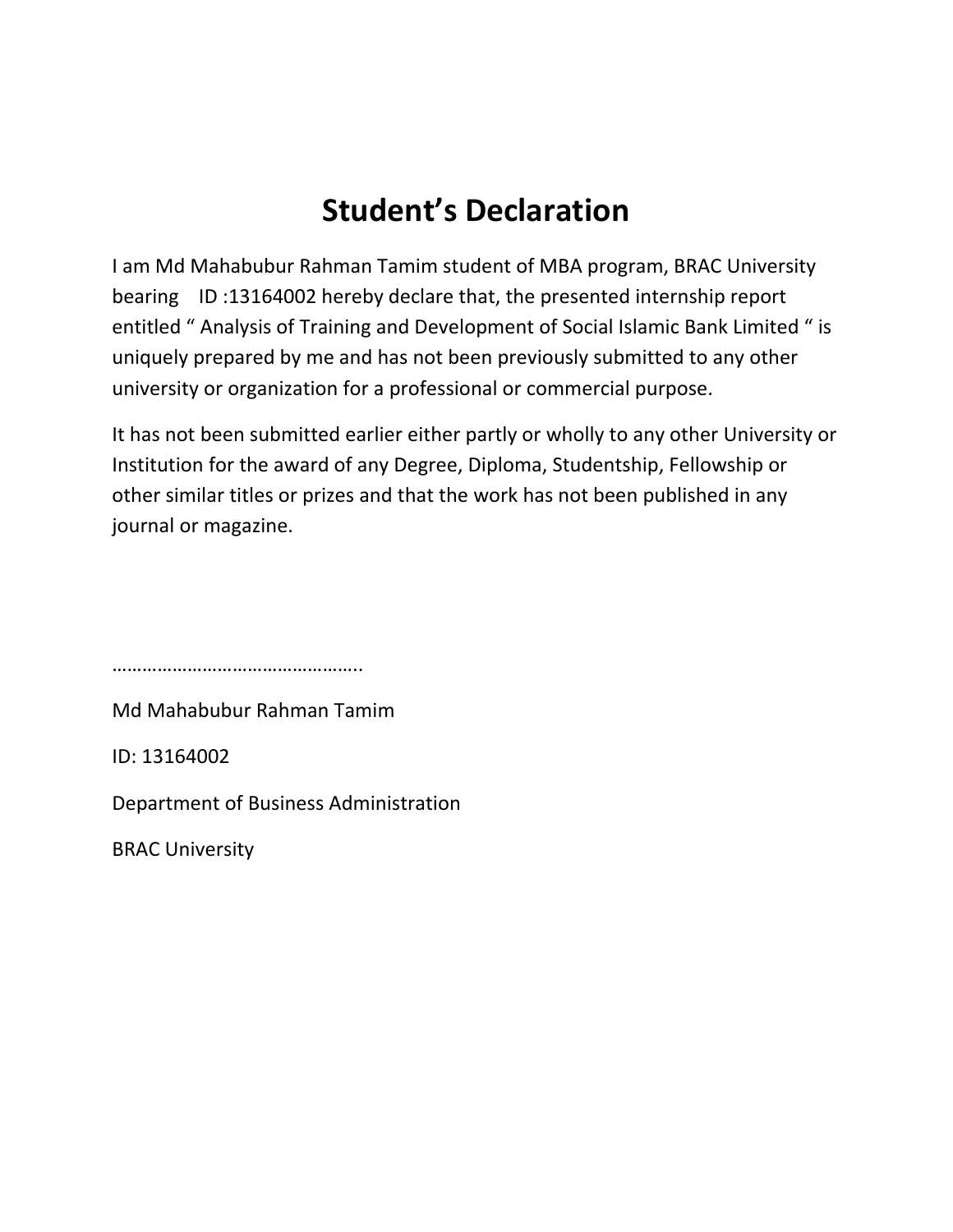### **CERTIFICATE**

This is to certify that the Internship report entitled **"Analysis of Training and Development of Social Islami Bank Limited"** is submitted in partial fulfillment of the requirement for the degree of Masters of Business Administration, BRAC University. Md Mahabubur Rahman Tamim bearing ID: 13164002 have worked under my supervision and guidance during his internship period. This report has not been submitted yet for the award of any degree, diploma, fellowship or other purposes.

Certified

………………………………………………

#### **Prof. Mr Shamim Ehsanul Haque**

Department of Business Administration

BRAC University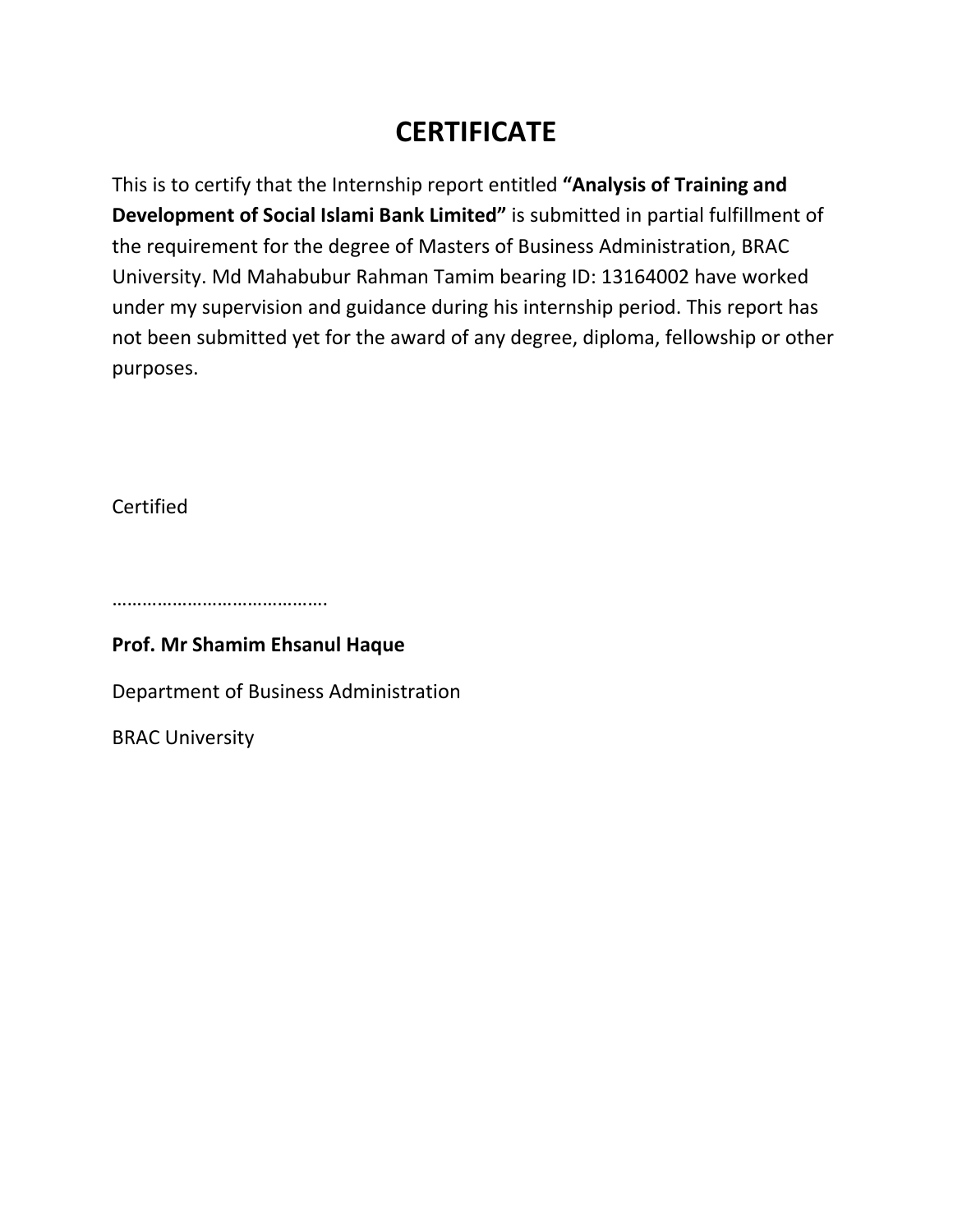### **Acknowledgement**

First of all, I express my deep gratitude to the Almighty Allah who created and nurture us in this transitory world and also empowered me to conduct the report within scheduled time.

I would like to express my profound gratitude and wholehearted respect to my Internship Supervisor Prof. Mr Shamim Ehsanul Haque, Department of Business Administration, BRAC University for his inspiring guidelines, valuable suggestion, constructive criticism and constant help in the in the preparation of this report.

Indeed I am grateful to all Faculty Members of BRAC Business School from whom I was inspired and supported in various ways during the research and at the time of study

I am also in debt to SAVP & Manager Abdul Wadud Sk. SEO & Operation Manager Sherin Akter, EO Md Tareq Hosain, SEO Md Selim and other officer and staffs in the Social Islami Bank Ltd, Noapara Branch. All of them helped and assisted me in participating and performing different official works, data collection and other mental support while working in the bank

While every effort has made to ensure accuracy, it cannot be claimed that the report is absolutely error free. In case of any correction, confusion or doubt of any aspect of this report, I may be contracted at any time.

Sincerely Yours

‐‐‐‐‐‐‐‐‐‐‐‐‐‐‐‐‐‐‐‐‐‐‐‐‐‐‐‐‐‐‐‐

Md Mahabubur Rahman Tamim

ID: 13164002

Department of Business Administration, MBA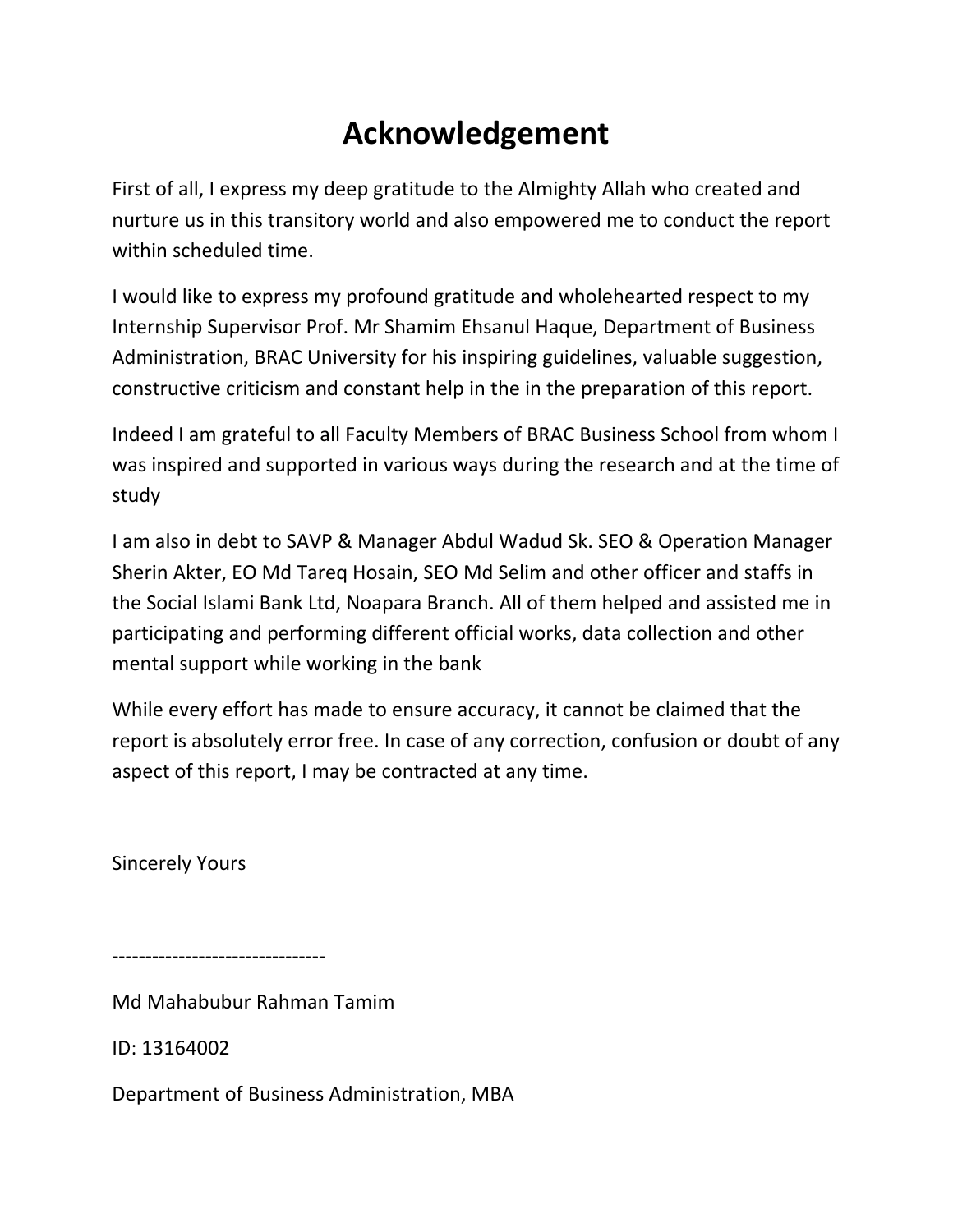# **EXECUTIVE SUMMARY**

Corporate business world is very much competitive and the success in the competition depends largely on the performance of the people attached to it. The Banking Industry is a service oriented industry which provides different services to its customers in various ways with the help of its human resources. So efficient and well trained human resource can have a huge impact on the outcome of the banking industry. So a banking organization must be keen in identifying the human resource and train & develop them to shape up the banking operation properly.

Training and Development of the employee is very important for a bank to run smoothly. This activity can have a great effect on the economy of the country. So a bank like Social Islami Bank Ltd should have a proper training and development facility to enhance the knowledge and productivity of the employees.

A proper Human Resource Department with adequate training and development facility can make Social Islami Bank Limited more efficient and make it the best bank in Bangladesh.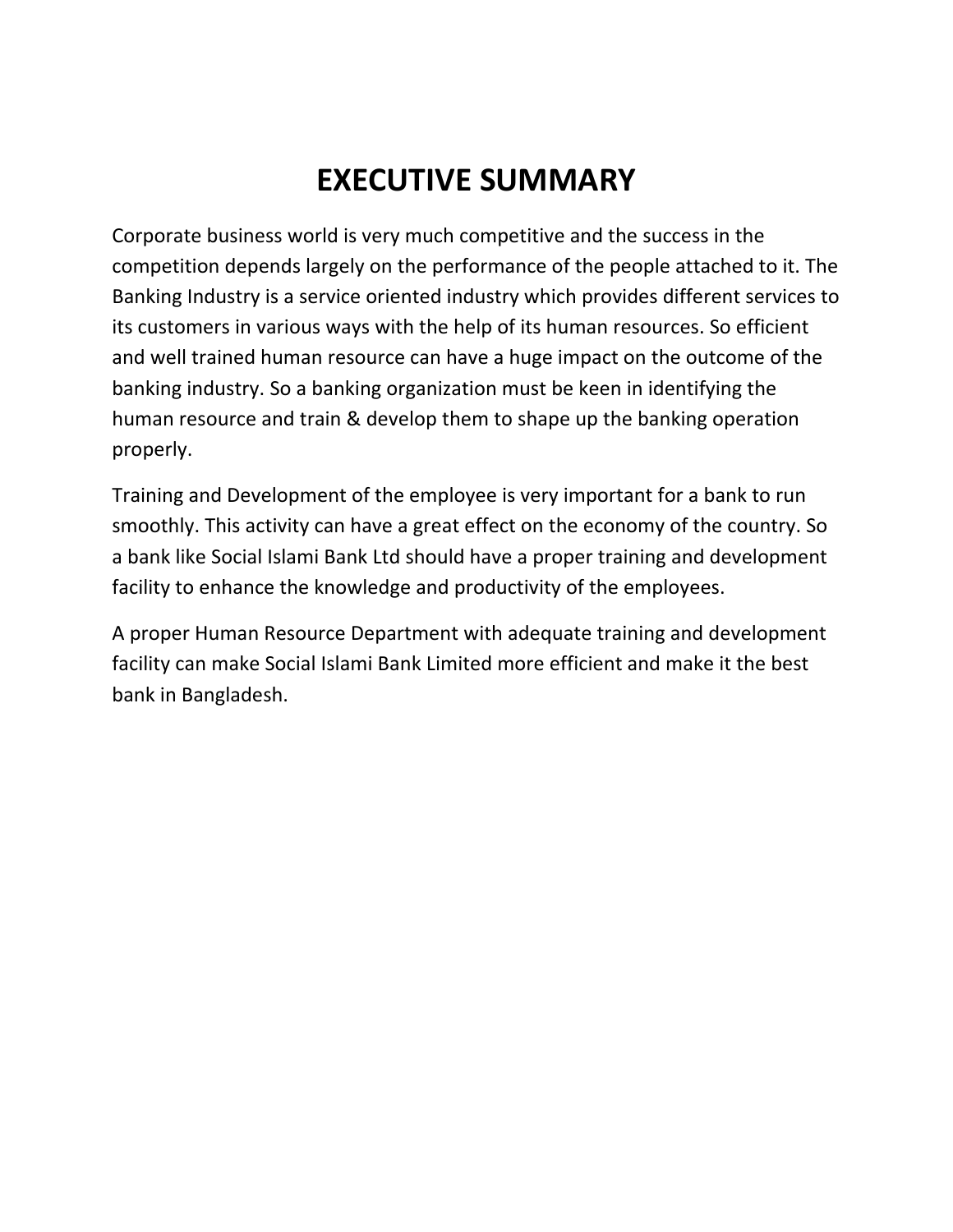# **TABLE OF CONTENTS**

- 1. Introduction
- 2. Overview of SIBL
- 3. Training and Development
- 4. Difference between Training and Development
- 5. Training Facilities for Bankers in Bangladesh
- 6. An Overview of Training and Development in SIBL
- 7. Analysis of Training and Development of SIBL
- 8. Findings
- 9. Conclusion
- 10.Bibliography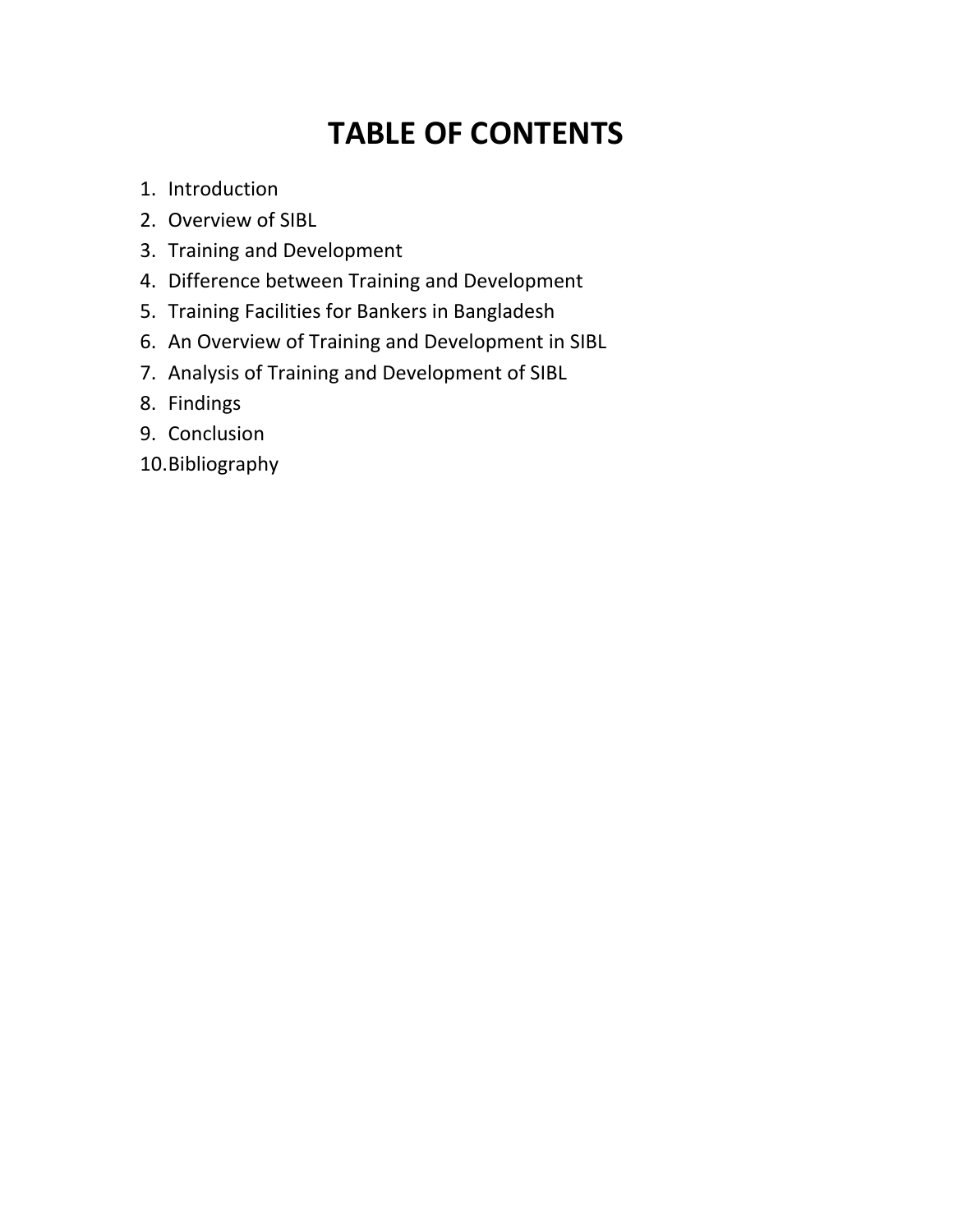### **1. Introduction:**

Social Islami Bank Limited (SIBL) was incorporated on the 5<sup>th</sup> July 1995, as a result of dedicated efforts of a group of established Bangladeshi entrepreneurs and internationally reputed personalities. The Bank started its commercial operations on 22<sup>nd</sup> November 1995 and it has since stepped into 20 years of its journey. The SIBL is a second-generation bank, based on Shariah Principles, has now 108 branches all over the country with two subsidiary companies ‐ SIBL Securities Ltd. & SIBL Investment Ltd. Targeting poverty, SOCIAL ISLAMI BANK LTD. is indeed a concept of 21st century participatory three sector banking model in one. SIBL lays emphasis on employment generated, environment friendly and green banking based investment keeping an eye on equitable distribution of resources over geographical territory for sustainable growth of macro economy of the country.

With an efficient strong human resource SIBL has set its strategy to convert all its banking activities from traditional branch‐based banking system to an ideal blending of both centralized processing unit (CPU) and effective operation of branch that based on modern essence of banking.

SIBL is quite conscious of its social business responsibilities and is always trying to participate in various social programs in the country under its CSR portfolio giving special emphasis on health, habitat & education. The bank ensures to provide better integrated idea of formal, informal & voluntary banking in the same platform. SIBL has its unique feature to mobilize capital through CASH WAQF program.

The Bank's continuous effort has been to increase the shareholders' value, and be valued as a compliant organization. The Corporate Governance systems in SIBL ensure transparency and accountability at all levels in conducting business. SIBL is continuing its journey towards continuous excellence with a strong human resource base.

As I had a chance to work with the employees of SIBL, I found that all the employee of SIBL were honest and very helpful. They are also career driven. Though SIBL has less Training and Development facilities but if the facility can be increased then SIBL can become a milestone in the banking sector of Bangladesh.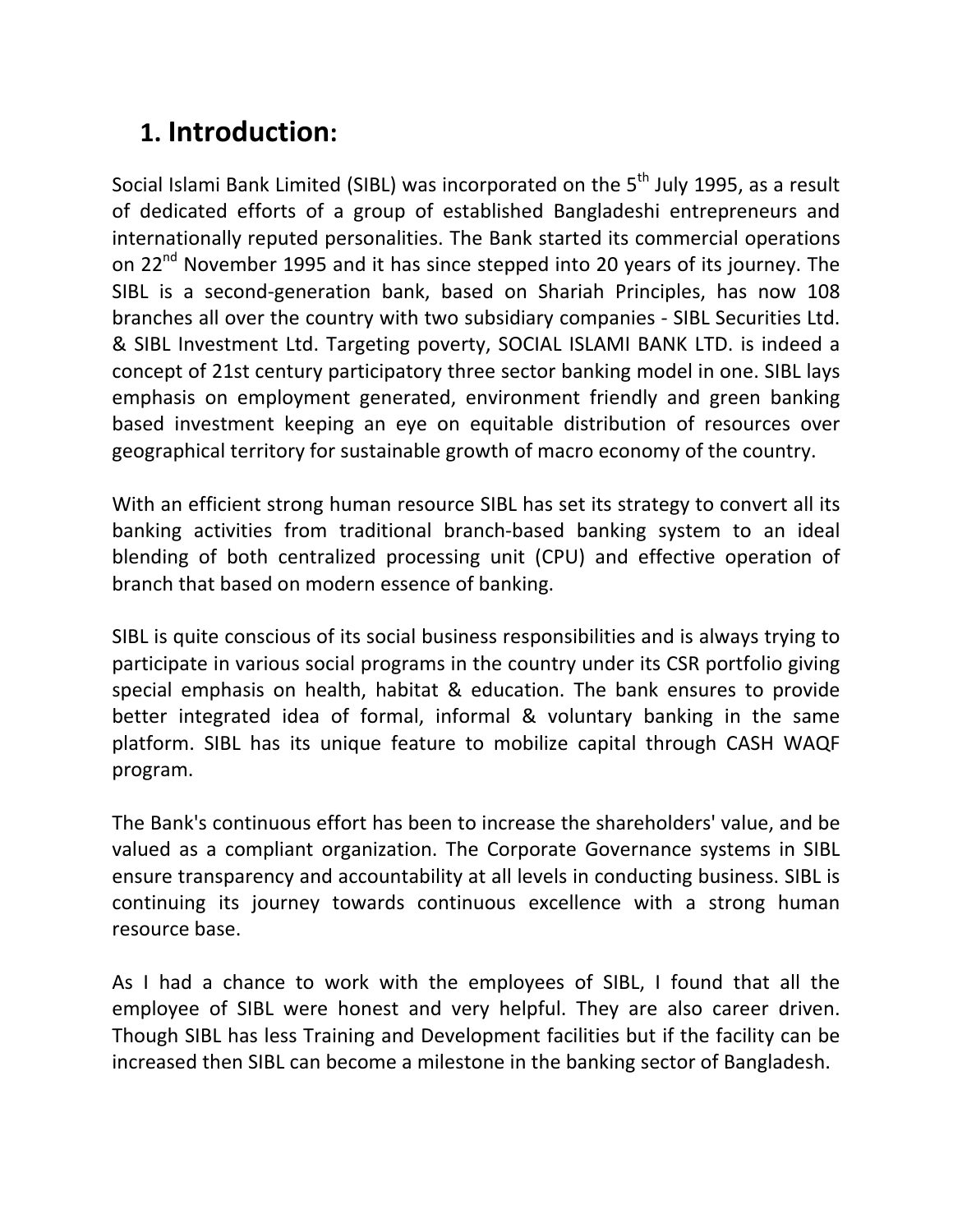# **2.Overview of SIBL:**

#### a. Vision:

#### **Working together for a caring society**

To be the best in the banking sector of Bangladesh in adopting the up‐ to‐ date mechanisms to manage the Human resources of the bank". This outlook has been developed into a strategic vision enabling us to integrate effectively with other departments and branches of the bank so as to ultimately serve the overall objectives of the bank and display the role of HR in realizing these goals.

#### b. Mission:

To establish three sector banking model. Fast, accurate and satisfactory customer service. Transformation to a service oriented technology driven profit earning Bank. Balanced & sustainable growth strategy. Introducing innovative Islamic Banking Products and to get Optimum return on shareholders' equity. Attracting and retaining high quality human resources. Empowering real poor families and creating local income opportunities. Provide support for social benefit organizations by the way of mobilizing funds and social services.

c. Values:

#### **Honesty**

To be honest is ordained by the scripture – we stick to this value in all our service provision.

#### **Transparency**

Remaining transparent in all acts is a virtue that's builds trust ‐ we adhere to it.

#### **Efficiency**

Efficiency implies perfection in any job done ‐ we strive to render full satisfaction with it.

#### **Accountability**

To be accountable is to be responsible and above any suspicion ‐ we are dutifully there.

#### **Religiousness**

SIBL enhances economic well being with regard to the bliss of religious ethics.

#### **Innovation**

Our minds and eyes are open to the evolution in quality of life to innovate further benefits for the service takers

#### **Flexibility**

Flexibility leads to better understanding and greater satisfaction ‐ we pursue the quality.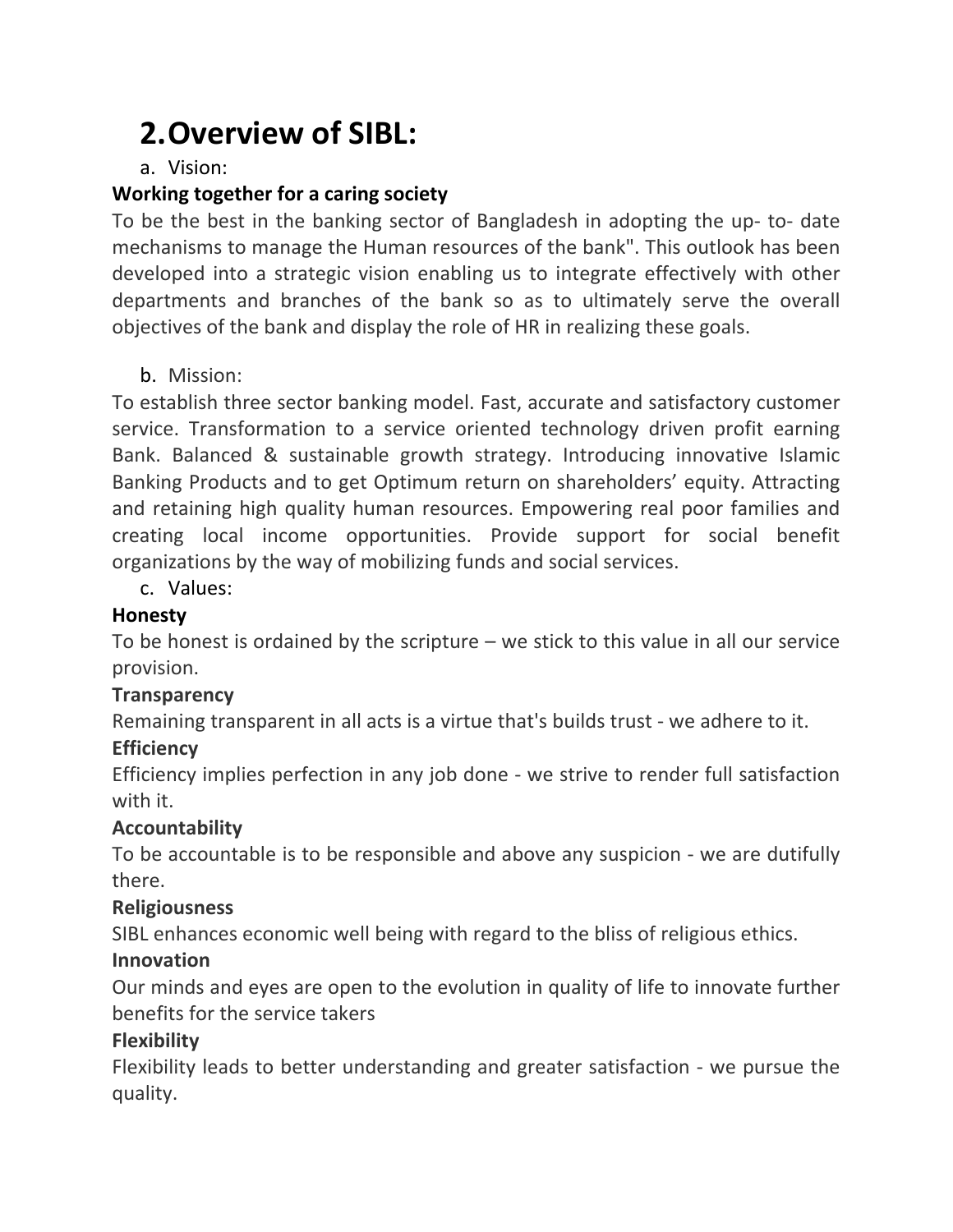#### **Security**

Customers must feel secure with all our products and services ‐ we keep on ensuring it.

#### **Technology**

Modern life is technology dependent - we keep looking for the latest development to provide the best in ease to our clients.

d. Corporate Social Responsibilities:

As an Islamic Bank, Social Islami Bank Limited is quite conscious of its social responsibility and always trying to participate in social cause program in the country. The bank is committed to serve the society at large through its family empowerment Micro Investment, Micro Enterprise and SME programs under non-formal sector, social capital mobilization through CASH WAQF and other programs under voluntary sector. The bank has already formed CSR Desk with the aim to serve humanity through different philanthropic activities giving emphasis on health and Education. The bank believes that any kinds of social & philanthropic activities would improve the quality of the lives of the poor masses of the the country.

The Board of Directors of the Bank consists of winning personalities in respective area of Trade, Commerce & Industry of the country. Under the proactive guidance, policy and direction of the Board, Management conducts its business operations. The Corporate Governance systems in SIBL ensure transparency and accountability at all levels in conducting business.

The Shariah Supervisory Committee is consisting a group of prominent Islamic Scholars, Economists and Lawyers to advise the Management on Shariah matters relating to the business operations.

The Board of Directors provides leadership and direction to the Management to attain goals and objectives of the bank. The solid performance of the bank that achieved is due to the divine blessings of Allah Subhanahu Wa Ta'ala and constant guidance, cooperation and support of the Board & Shariah Supervisory Committee as well as committed, dedicated and hard work of the Management Team.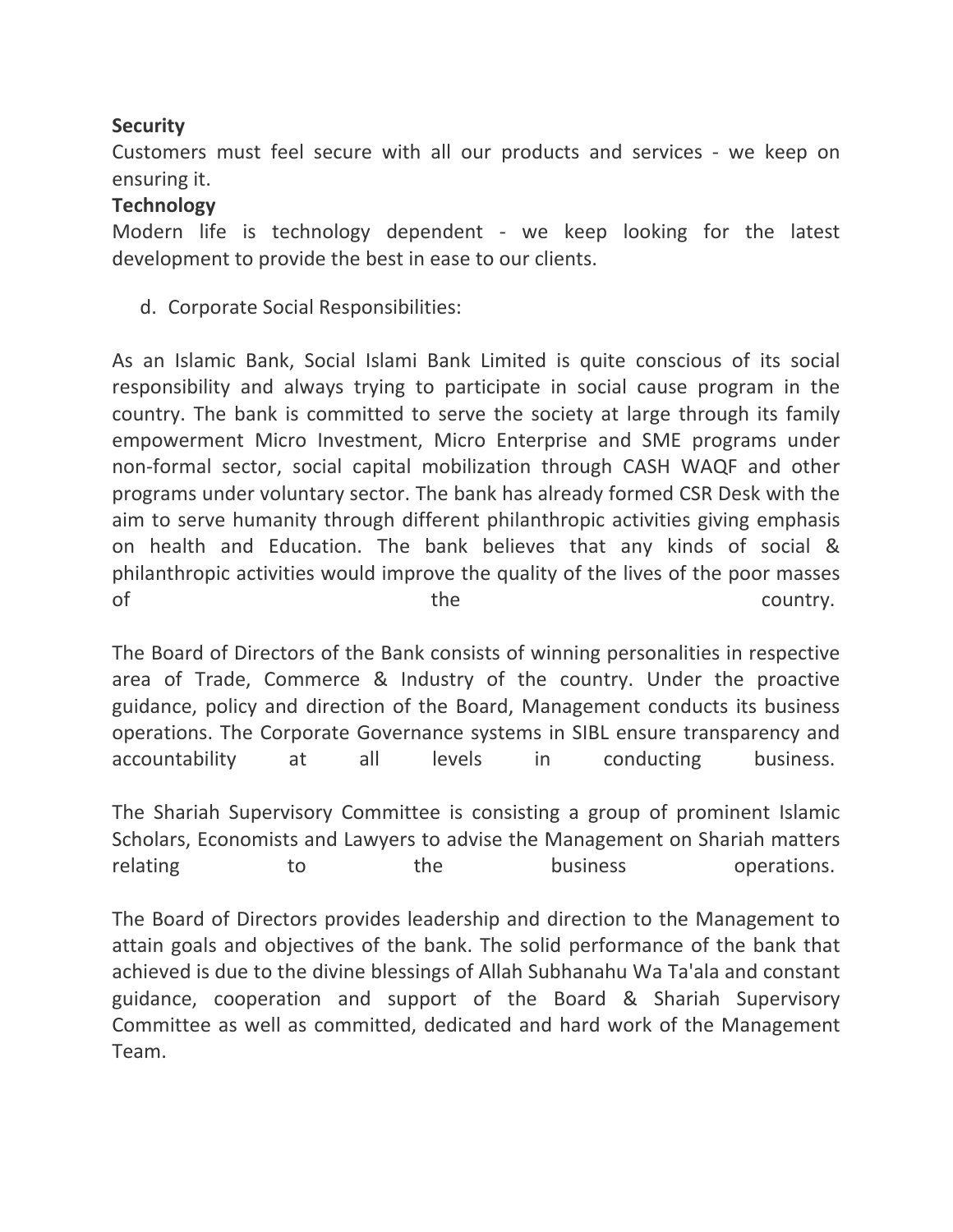# **3.Training and Development:**

**Training** is teaching, or developing in oneself or others, any skills and knowledge that relate to specific useful competencies. Training has specific goals of improving one's capability, capacity, productivity and performance. It forms the core of apprenticeships and provides the backbone of content at institutes of technology (also known as technical colleges or polytechnics). In addition to the basic training required for a trade, occupation or profession, observers of the labor‐market recognize as of 2008 the need to continue training beyond initial qualifications: to maintain, upgrade and update skills throughout working life. People within many professions and occupations may refer to this sort of training as professional development. This is the act, process, or art of imparting knowledge and skill that is Training is the activity leading to skilled behavior.

For Example: education, instruction, schooling, teaching, tuition, tutoring. Training is also the repetition of an action so as to develop or maintain one's skill. For Example: Drill, exercise, practice, rehearsal, study.

Types of training:

- Physical training
- Job training and development
- Religion and spirituality
- Parochial schools
- Artificial-intelligence feedback

**Development** is the systematic use of scientific and technical knowledge to meet specific objectives or requirements. It is an extension of the theoretical or practical aspects of a concept, design, discovery, or invention. So Development is the process of economic and social transformation that is based on complex cultural and environmental factors and their interactions. In the organizations the development means the Career Development

So **Career Development** is the lifelong process of managing learning, work, leisure, and transitions in order to move toward a personally determined and evolving preferred future.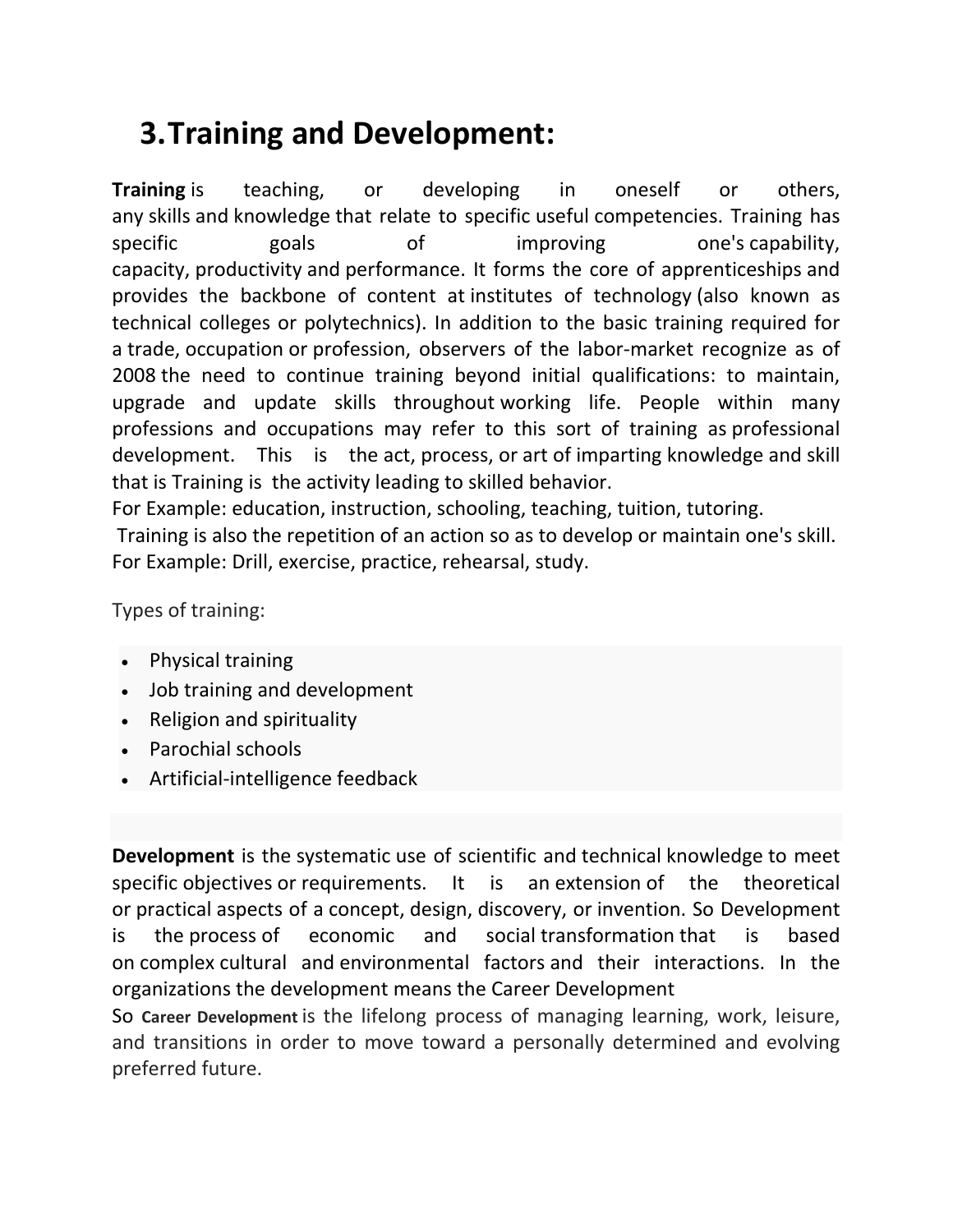In educational development, career development provides a person, often a student, focused for selecting a carrier or subject(s) to undertake in the future. Often educational institutions provide career counselors to assist students with their educational development.

In organizational development (or OD), the study of career development looks at:

- How individuals manage their careers within and between organizations and,
- How organizations structure the career progress of their members, it can also be tied into succession planning within most of the organizations.

In personal development, career development is:

- The total constellation of psychological, sociological, educational, physical, economic, and chance factors that combine to influence the nature and significance of work in the total lifespan of any given individual.
- The evolution or development of a career informed by (1) Experience within a specific field of interest (with career, job, or task specific skills as by‐product) (2) Success at each stage of development, (3) educational attainment commensurate with each incremental stage, (4) Communications (the capacity to analytically reflect your suitability for a given job via cover letter, resume, and/or the interview process), and (5) understanding of career development as a navigable process. (Angelo J. Rivera)
- The lifelong psychological and behavioral processes as well as contextual influences shaping one's career over the life span. As such, career development involves the person's creation of a career pattern, decision‐ making style, integration of life roles, values expression, and life-role self concepts.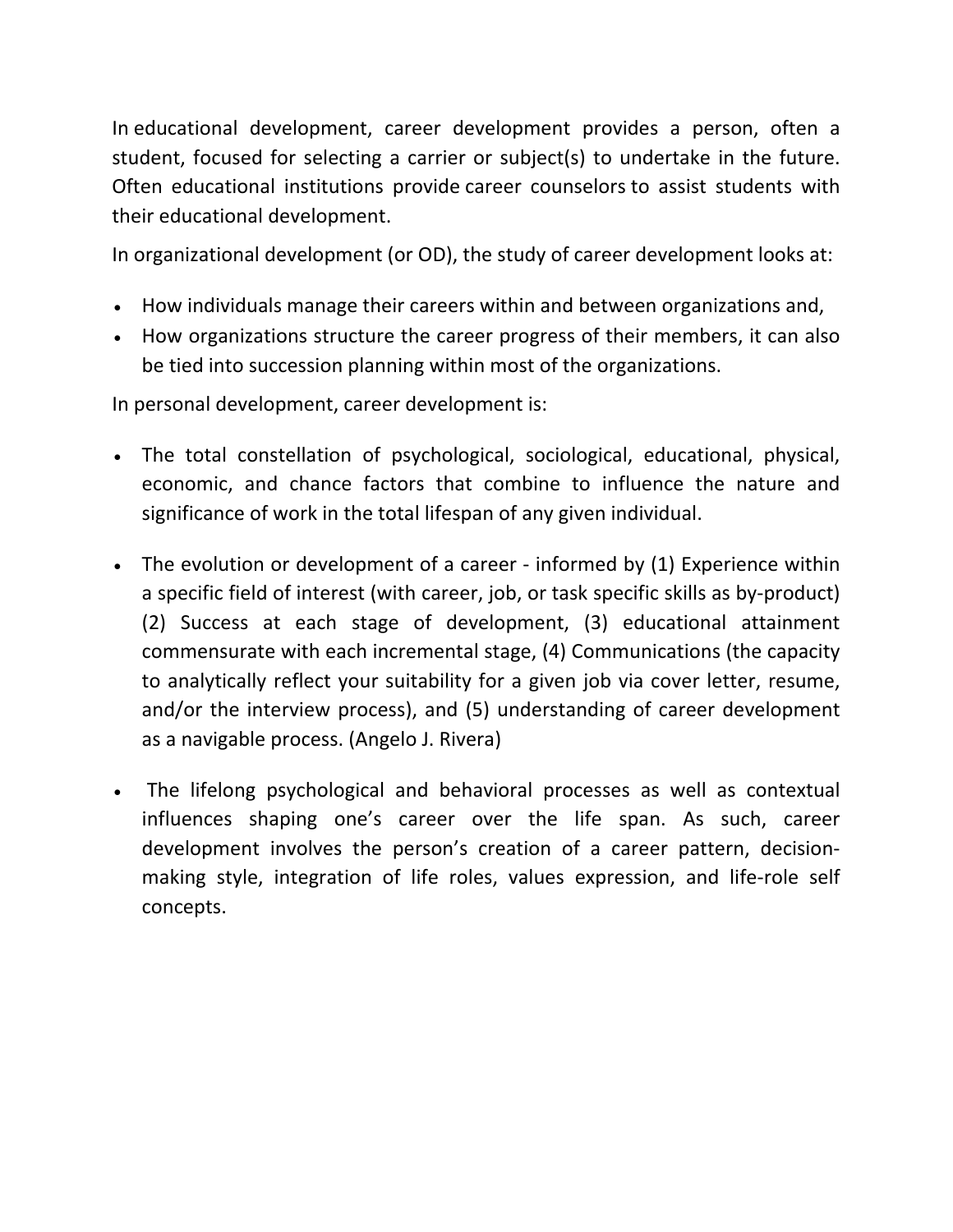### 4.Difference between Training and development

There are two major functions of the Human Resource Management i.e. Training and Development. Both the activities aim at improving the performance and productivity of the employees. **Training** is a program organized by the organization to develop knowledge and skills in the employees as per the requirement of the job. Conversely, **Development** is an organized activity in which the manpower of the organization learns and grows. It is a self assessment act. Now let's start understanding the Difference between Training and Development. The difference between training and management development tends to lie in timing. Typically, training is the process by which people are taught critical skills. Participants gain knowledge to carry out their current responsibilities. To goal is to improve performance in the short term. Development activities, on the other hand, tend to prepare people for additional job roles for the long term. Training usually refers to organized group events, such as workshops, classes or seminars that have a beginning and end date. Development tends to refer to more personalized, individualized experiences, such as a certification process, job rotation period, coaching or mentoring. Small‐business owners can take advantage of the Small Business Administration Training Network for both training and management development needs.

#### **Difference between Training and Development**

#### **Training:**

- **1.It's a short term process.**
- **2. Refers to instruction in technical and mechanical problems**
- **3.Targeted in most cases for non‐managerial personnel**
- **4.Specific job related purpose**

#### **Development:**

- **1.It is a long term educational process.**
- **2. Refers to philosophical and theoretical educational concepts**
- **3.Managerial personnel**
- **4.General knowledge purpose**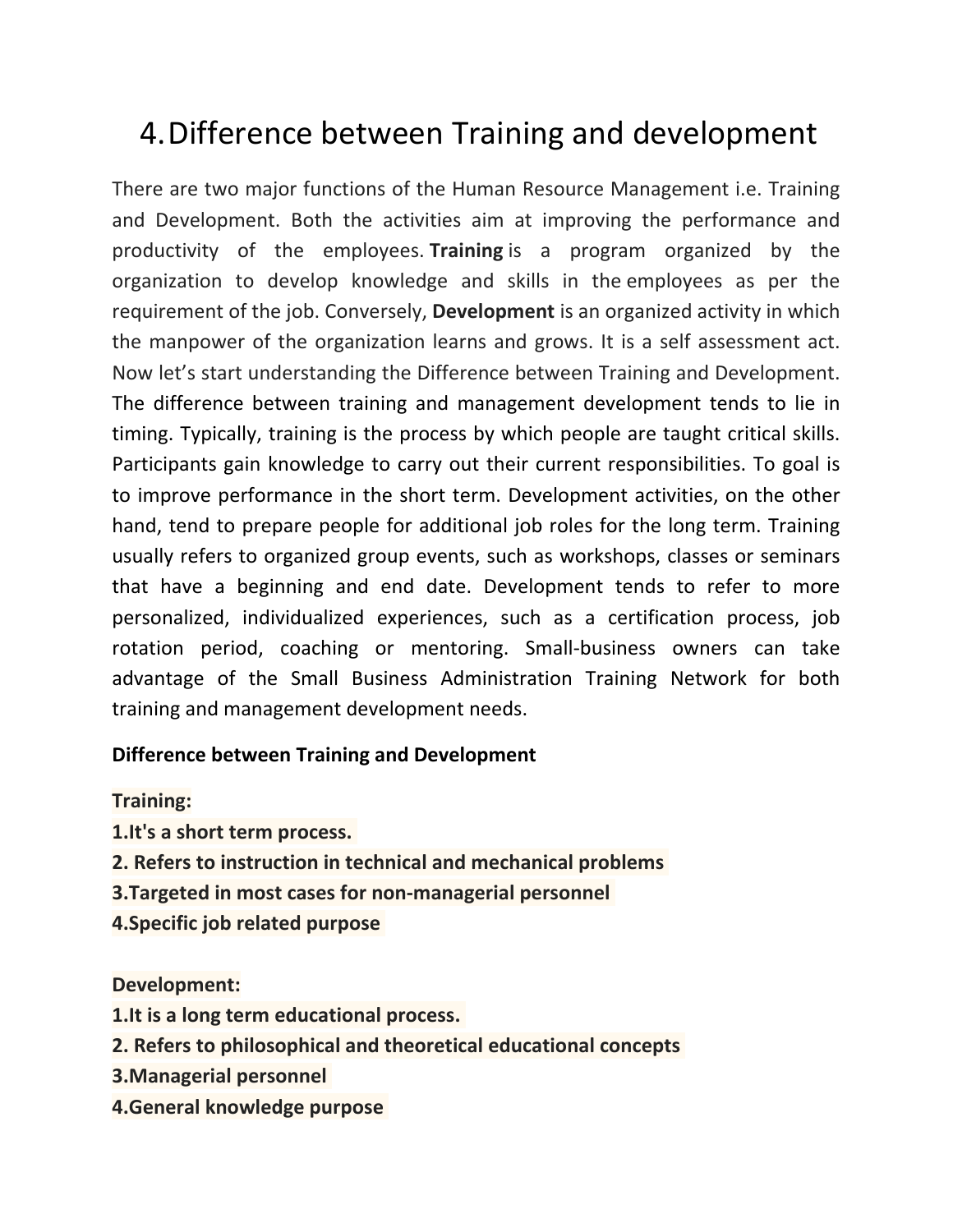**PURPOSE OF TRAINING:** 

**1.To improves Productivity: Training leads to increased operational productivity and increased company profit.** 

**2. To improve Quality: Better trained workers are less likely to make operational mistakes.** 

**3. To improve Organizational Climate: Training leads to improved production and product quality which enhances financial incentives. This in turn increases the overall morale of the organization.** 

**4. To increase Health and Safety: Proper training prevents industrial accidents.** 

**5. Personal Growth: Training gives employees a wider awareness, an enlarged skill base and that leads to enhanced personal growth.** 

**PURPOSE OF DEVELOPMENT:** 

**Management development attempts to improve managerial performance by imparting**

**1.Knowledge** 

- **2. Changing attitudes**
- **3. Increasing skills.**

**The major objective of development is managerial effectiveness through a planned and a deliberate process of learning. This provides for a planned growth of managers to meet the future organizational needs.**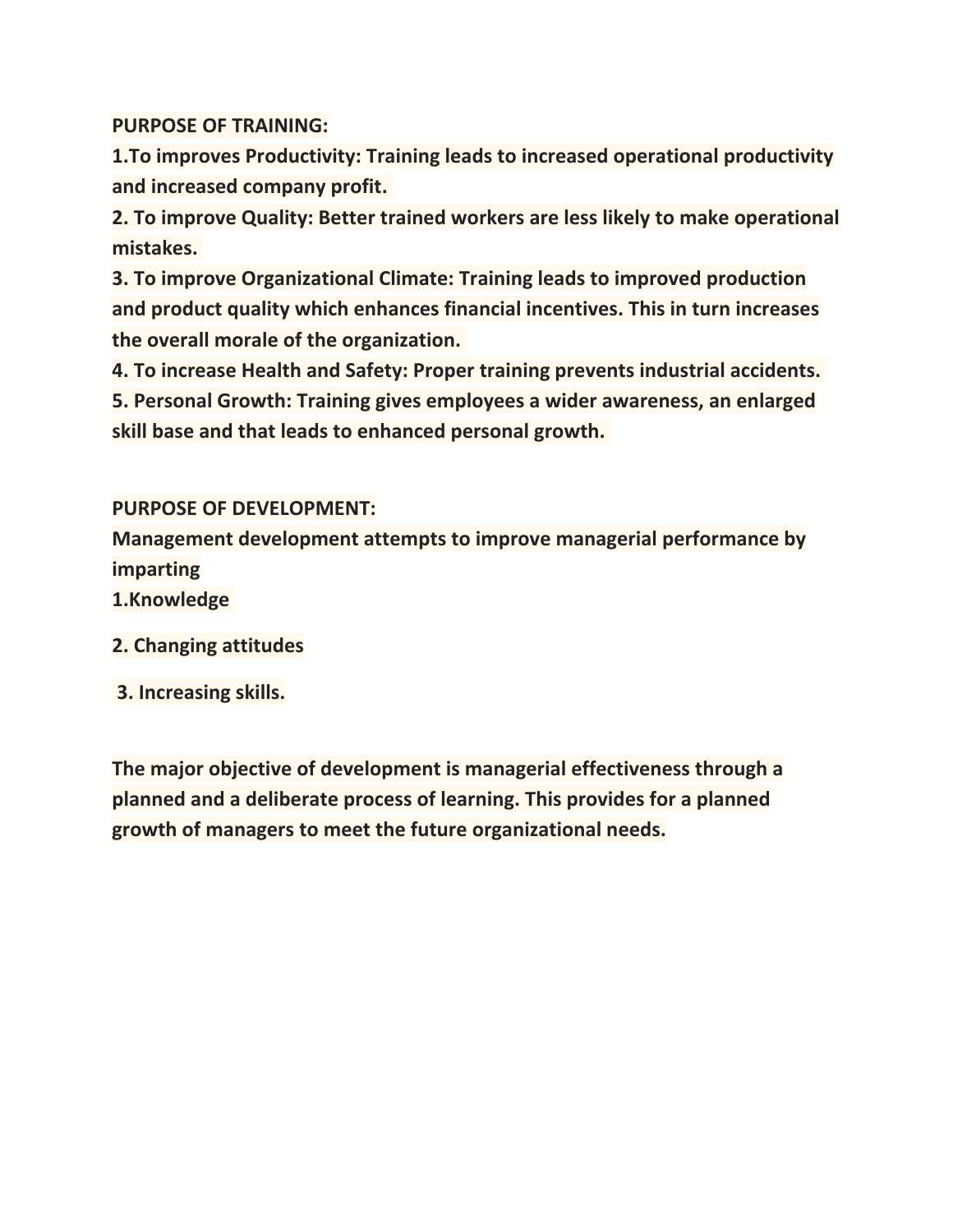### **5.Training Facilities for Bankers in Bangladesh**

**However in Bangladesh the bankers need to go through different training at different times of their career in Bangladesh Institute of Business Management (BIBM)**

### **Bangladesh Institute of Bank Management Training Module**

| <b>Serial</b>  | <b>Name</b>                                                                               | <b>Duration (Days)</b> |
|----------------|-------------------------------------------------------------------------------------------|------------------------|
|                |                                                                                           |                        |
| 1              | <b>Advanced Credit Management</b>                                                         | 5                      |
| $\overline{2}$ | <b>Agricultural and Rural Banking</b>                                                     | 5                      |
| 3              | Asset-Liability Management in Banks                                                       | 5                      |
| 4              | <b>Bank Management for Executives</b>                                                     | 10                     |
| 5              | Bank Marketing, Branding and Relationship Banking                                         | 4                      |
| 6              | <b>Branch Management</b>                                                                  | $\overline{7}$         |
| 7              | Computer Network Setup, Administration and Security<br><b>Management Using Windows OS</b> | 8                      |
| 8              | <b>Credit Appraisal and Management</b>                                                    | 8                      |
| 9              | Database Query using Oracle SQL 9i                                                        | 5                      |
| 10             | <b>Entrepreneurship Development and SME Business</b>                                      | 4                      |
| 11             | <b>Financial Analysis for Bankers</b>                                                     | 7                      |
| 12             | <b>Financing Agro-based Business</b>                                                      | 4                      |
| 13             | Foreign Exchange and Money Market Products                                                | 5                      |
| 14             | Human Resource Management                                                                 | 5                      |
| 15             | International Trade Payment and Finance                                                   | 8                      |
| 16             | <b>Investment and Merchant Banking</b>                                                    | 5                      |
| 17             | <b>Islamic Banking and Finance</b>                                                        | 5                      |
| 18             | IT Security and Fraud Prevention in Banks                                                 | 4                      |
| 19             | Laws & Regulations related to General Banking and Credit                                  | 5                      |
| 20             | Leadership, Team Building and Negotiation Skills                                          | 5                      |
| 21             | Micro and Small Enterprise Financing                                                      | 5                      |
| 22             | Micro Finance and Financial Inclusion                                                     | 5                      |
| 23             | Oracle Database Design and Programming                                                    | 8                      |
| 24             | Personal and Interpersonal Dynamics in Banks                                              | 5                      |
| 25             | Risk Based Internal Audit and Supervision                                                 | 4                      |
| 26             | Risk Management and Capital Adequacy                                                      | 5                      |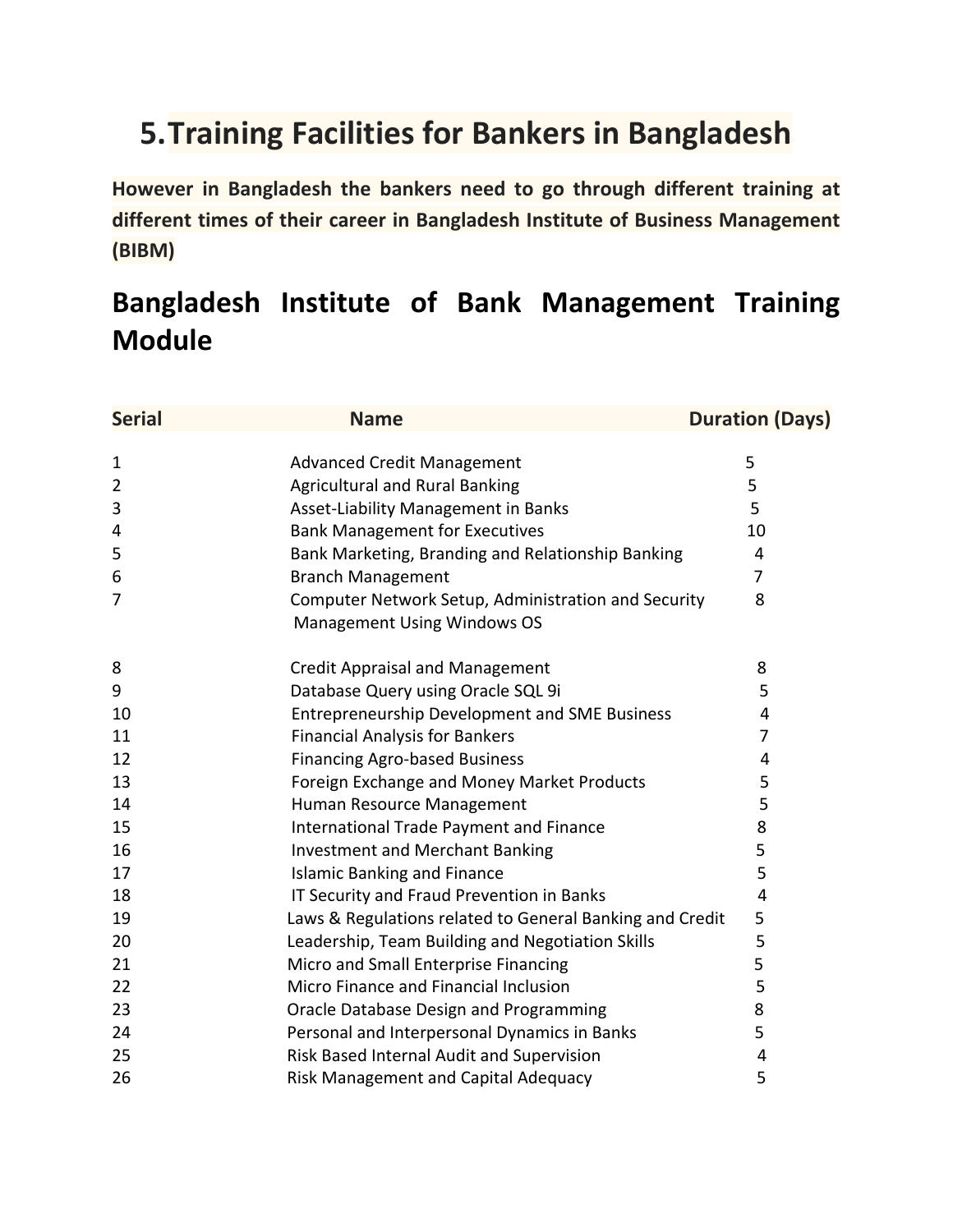# **6.An Overview of Training and Development in SIBL**

One needs to be choosy in regards to career selection. The career that is chosen first will be the gateway of future direction towards success. So, it is better to start with a reputed learning environment, which will ensure smooth career progression. Social Islami Bank Limited provides such learning environment, career development strategy, scope for development of individual talents. In SIBL they offer an excellent atmosphere and competitive compensation package in a way that always match our employees' desires. In an exchange of all the above mentioned, it looks for individuals with quality education, team‐spirit, drive for professional excellence, creative approaches who can, in turn, produce desired result.

There is a training institute of Social Islami Bank Limited situated in the head office at Motijheel, Dhaka. This training institute is supervised by SIBL's top Management and a group of highly qualified trainers are employed here to train and develop the employees.

Mainly after the recruitment and selection process is completed each and every employee has to go through a compulsory training for about five days. A group of 10‐15 persons are trained in a group.

Some of the employees are sent to BIBM for specialized training. In BIBM the employees of SIBL mainly goes under following training programs‐

**Risk Management and Capital Adequacy, Islamic Banking and Finance, Bank Management for Executive, Bank Marketing, Branding and Relationship Banking, Branch Management, Computer Network Setup, Administration and Security, Management Using Windows OS**

Now in the development part some of the extraordinary employees are selected by the top management of SIBL who goes through a succession process and are developed thoroughly. This development process includes‐ **special assignment completion; testing of working capability under pressure, decision making capability etc.**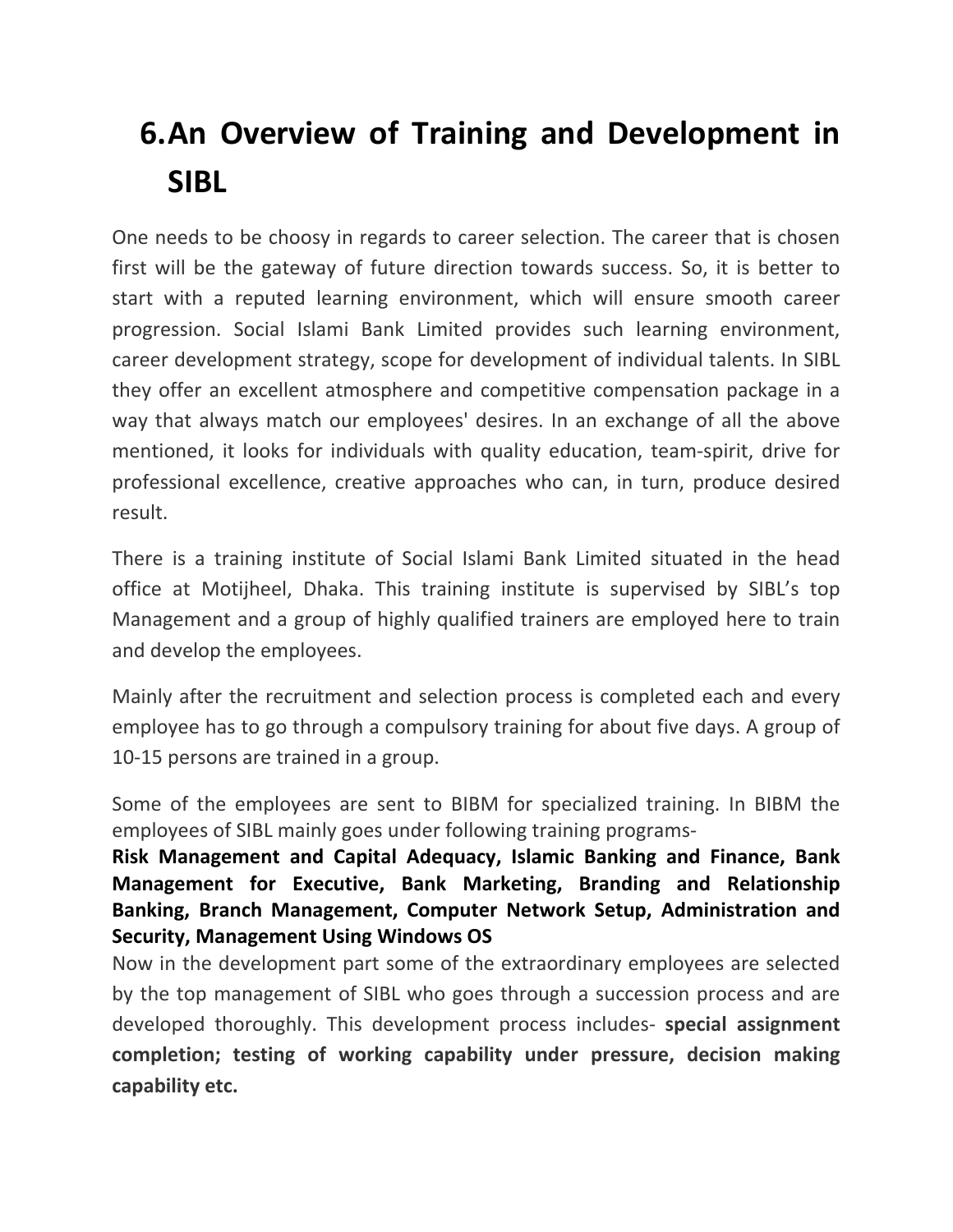## **7.Analysis of Training and Development of SIBL**

As I had a chance to work hand to hand with the employees of SIBL, so my analysis as student of HRM of BRAC University is that, the entire employee should go under the training and development process. Because a proper training and development facility can make the employees of SIBL more interactive and efficient. The top management should try to develop each and every employee so that they can give their best for the organization.

### **8.Findings**

My findings are:

- SIBL should develop its Human Resource Department
- Each employee should be trained properly at BIBM
- The internal environment can be improved
- The relation between employees should be improved
- Development facilities should be available at the local branches also.
- The management should be more careful at the time of recruitment and selection
- Every small achievement should be noticed
- Should have more entertainment facilities
- Employee motivation must be created through bonus and other facilities
- Other facilities like- Child Care should be introduced
- In every branch of SIBL there should be a performance management system
- Proper performance appraisal should be arranged.
- Employee should become more formal

These are my findings while working with SIBL, Noapara Branch.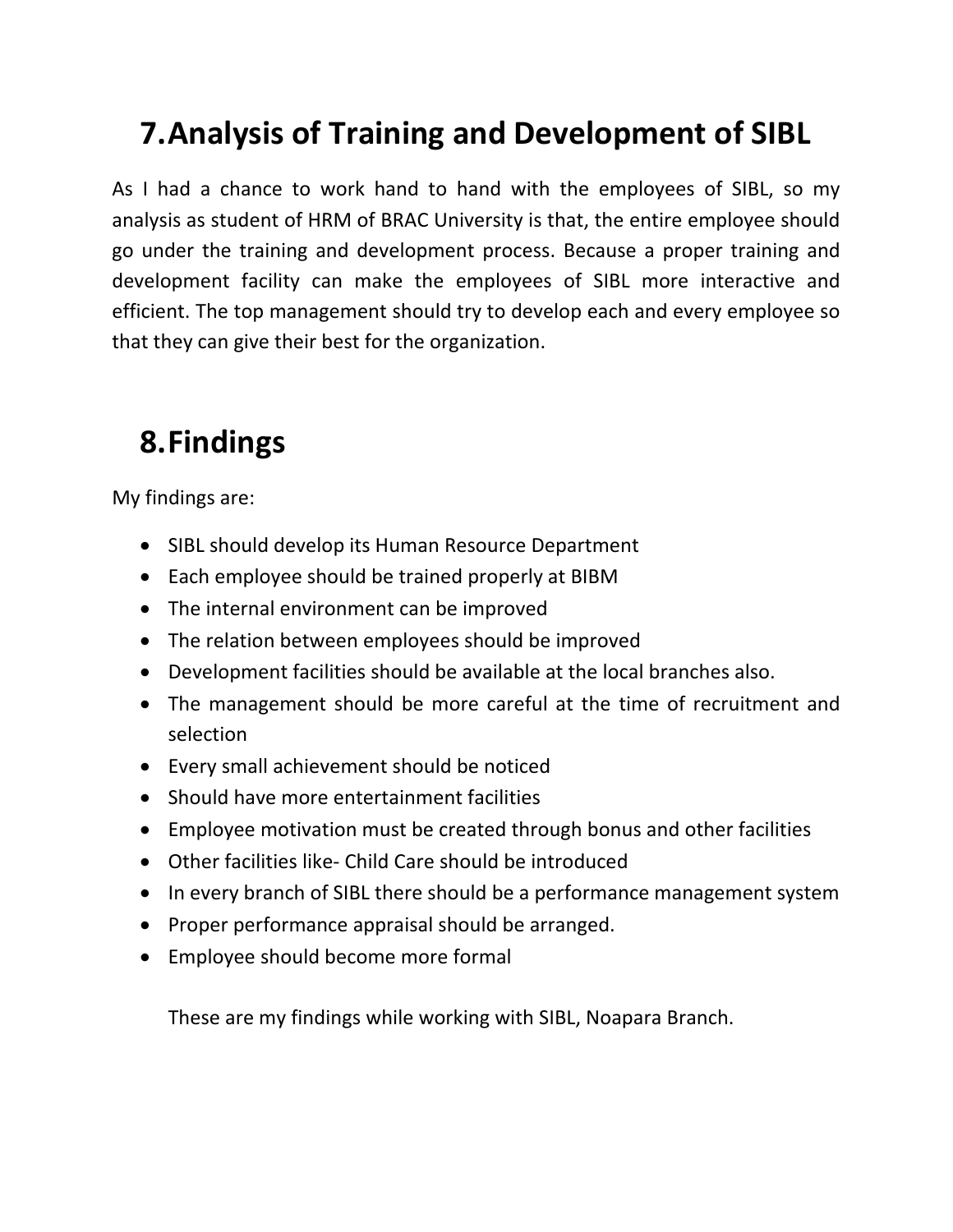# **9.Conclusion**

Social Islami Bank Limited is a growing bank in Bangladesh Banking Industry which is trending and earned goodwill within very short time. The SIBL has already earned goodwill in the industry. This has been only possible because of the human resource that is the employees who are working in the organization. If the employees provides their best effort than any organization can grow quickly. Though there is some problem in the training and development sector but with a proper training and development facility SIBL can grow faster and the productivity will also increase. With the help of proper training and development if each and every employee of Social Islami Bank Limited can be developed properly than efficiency and income of SIBL will increase to a large extent.